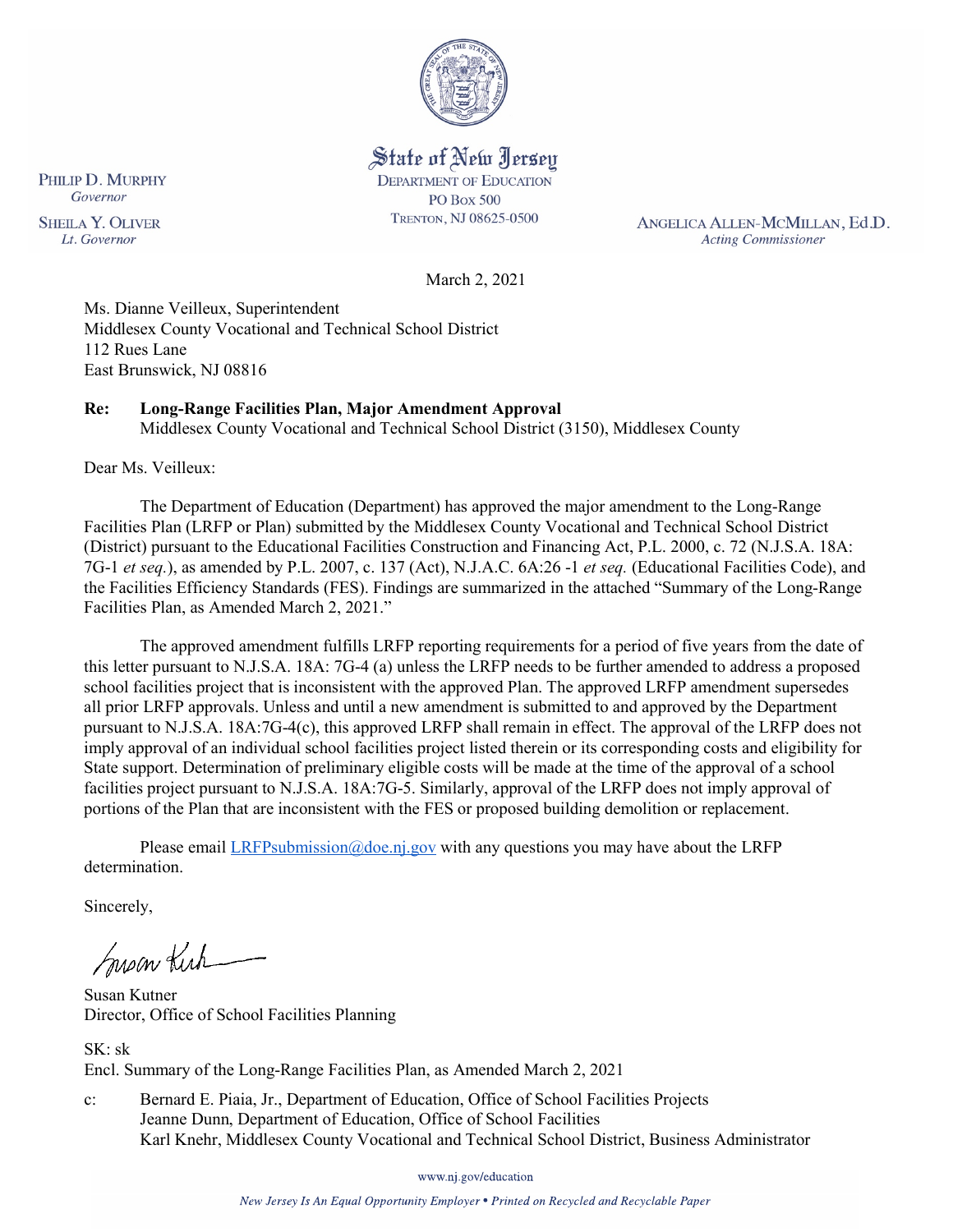# **Middlesex County Vocational and Technical School District (3150) Summary of the Long-Range Facilities Plan, as Amended March 2, 2021**

The Department of Education (Department) has completed its review of the major amendment to the Long-Range Facilities Plan (LRFP or Plan) submitted by the Middlesex County Vocational and Technical School District (District) pursuant to the Educational Facilities Construction and Financing Act, P.L. 2000, c. 72 (N.J.S.A. 18A: 7G-1 *et seq.*), as amended by P.L. 2007, c. 137 (Act), N.J.A.C. 6A:26-1 et seq. (Educational Facilities Code), and the Facilities Efficiency Standards (FES).

The following provides a summary of the District's approved amended LRFP. The summary is based on the standards set forth in the Act, the Educational Facilities Code, the FES, District-reported information in the Department's LRFP reporting system, and supporting documentation. The referenced reports in *italic* text are standard reports available on the Department's LRFP website.

### **1. Inventory Overview**

The District is classified as a Regular Operating District (ROD) for funding purposes. It provides services for students in grades 9-12.

The District identified existing and proposed schools, sites, buildings, rooms, and site amenities in its LRFP. Table 1 lists the number of existing and proposed district schools, sites, and buildings. Detailed information can be found in the *School Asset Inventory Report* and the *Site Asset Inventory Report.*

**As directed by the Department, school facilities projects that have received initial approval by the Department and have been approved by the voters, if applicable, are represented as "existing" in the LRFP.** Approved projects that include new construction and/or the reconfiguration/reassignment of existing program space are as follows: n/a.

| Category                                     | <b>Existing</b> | <b>Proposed</b> |
|----------------------------------------------|-----------------|-----------------|
| Number of Schools (assigned DOE school code) |                 |                 |
| Number of School Buildings <sup>1</sup>      |                 |                 |
| Number of Non-School Buildings <sup>2</sup>  |                 |                 |
| Number of Vacant Buildings                   |                 |                 |
| Number of Sites                              |                 |                 |

#### **Table 1: Number of Schools, School Buildings, and Sites**

Based on the existing facilities inventory submitted by the District:

- Schools using leased buildings (short or long-term):  $n/a$
- Schools using temporary classroom units (TCUs), excluding TCUs supporting construction: n/a
- Vacant/unassigned school buildings:  $n/a$

 $\overline{a}$ 

<span id="page-1-1"></span><span id="page-1-0"></span>*<sup>1</sup>* Includes district-owned buildings and long-term leases serving students in district-operated programs

<sup>&</sup>lt;sup>2</sup> Includes occupied district-owned buildings not associated with a school, such as administrative buildings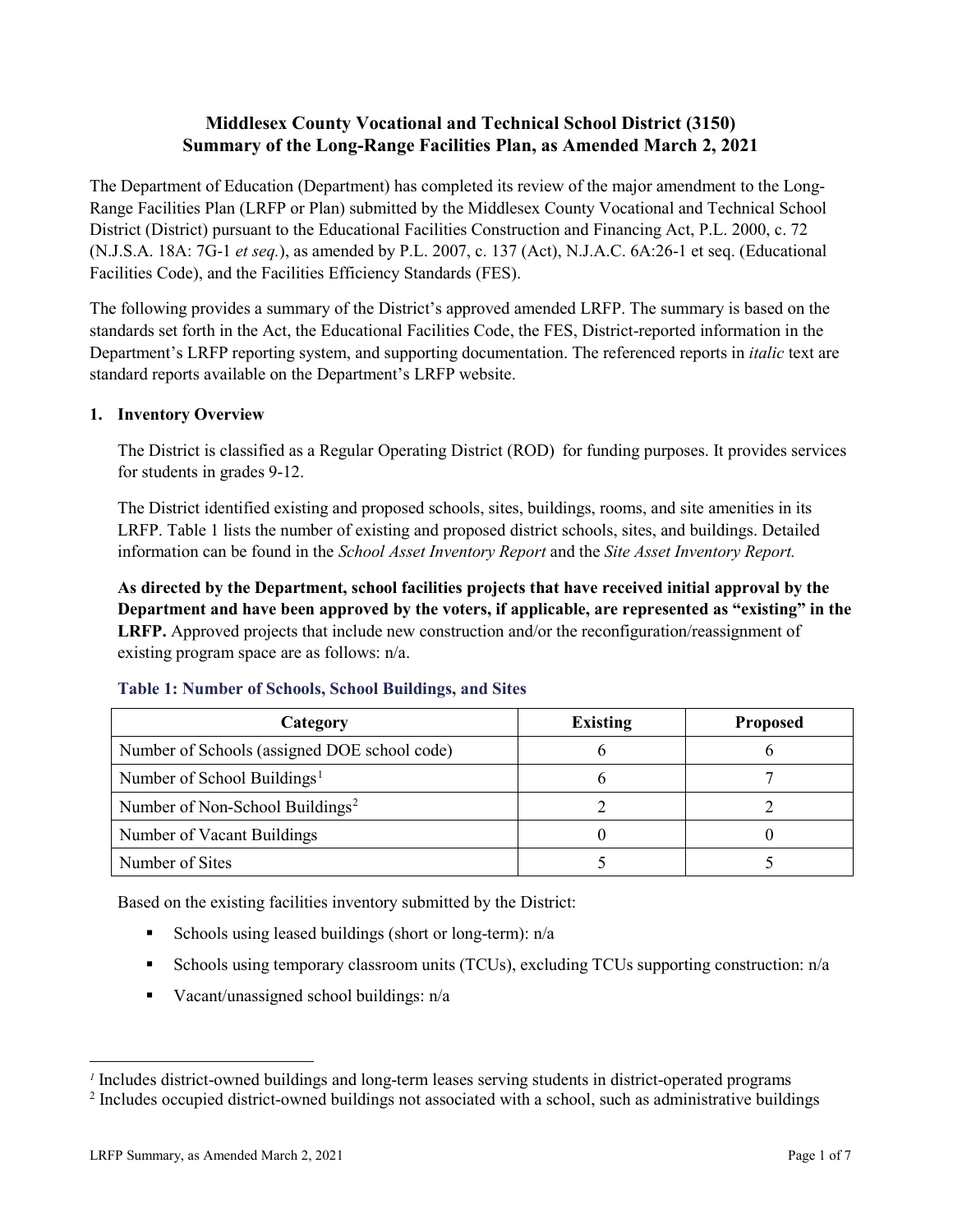Findings:

The Department has determined that the proposed inventory is adequate for approval of the District's LRFP amendment. However, the LRFP determination does not imply approval of an individual school facilities project listed within the LRFP; the District must submit individual project applications for project approval.

### **2. District Enrollments**

The District determined the number of students, or "proposed enrollments," to be accommodated for LRFP planning purposes on a district-wide basis and in each school.

Since the District is a county vocational school district, the Department does not require the submission of a standard cohort-survival enrollment projection. Instead, proposed enrollments are based on district proposed CTE programs and capacity and are conditionally accepted for LRFP planning purposes pending approval by the Department's Office of Career Readiness.

Table 2 provides a comparison of existing and proposed enrollments. All totals include special education students.

| <b>Grades</b>                | <b>Existing Enrollments</b><br>2019-20 | <b>District Proposed Enrollments</b><br>2024-25 |
|------------------------------|----------------------------------------|-------------------------------------------------|
|                              |                                        |                                                 |
| PK (excl. private providers) |                                        |                                                 |
| Grades K to 5                |                                        |                                                 |
| Grades 6 to 8                |                                        |                                                 |
| Grades 9 to 12               | 2,214                                  | 2,481                                           |
| <b>Totals PK to 12</b>       | 2,214                                  | 2,481                                           |

#### **Table 2: Enrollments**

Findings:

The Department has determined the District's proposed enrollments to be acceptable for approval of the District's LRFP amendment and for planning purposes pending review by the Department's Office of Career Readiness at the time an application for a school facilities project is submitted, if applicable.

### **3. District Practices Capacity**

Based on information provided in the room inventories, District Practices Capacity was calculated for each school building to determine whether adequate capacity is proposed for the projected enrollments based on district scheduling and class size practices. The capacity totals assume instructional buildings can be fully utilized regardless of school sending areas, transportation, and other operational issues. The calculations only consider district-owned buildings and long-term leases; short term leases and temporary buildings are excluded. **A capacity utilization factor of 90% for classrooms serving grades K-8 and 85% for classrooms serving grades 9-12 is applied in accordance with the FES.** No capacity utilization factor is applied to preschool classrooms.

In certain cases, districts may achieve adequate District Practices Capacity to accommodate enrollments but provide inadequate square feet per student in accordance with the FES, resulting in educational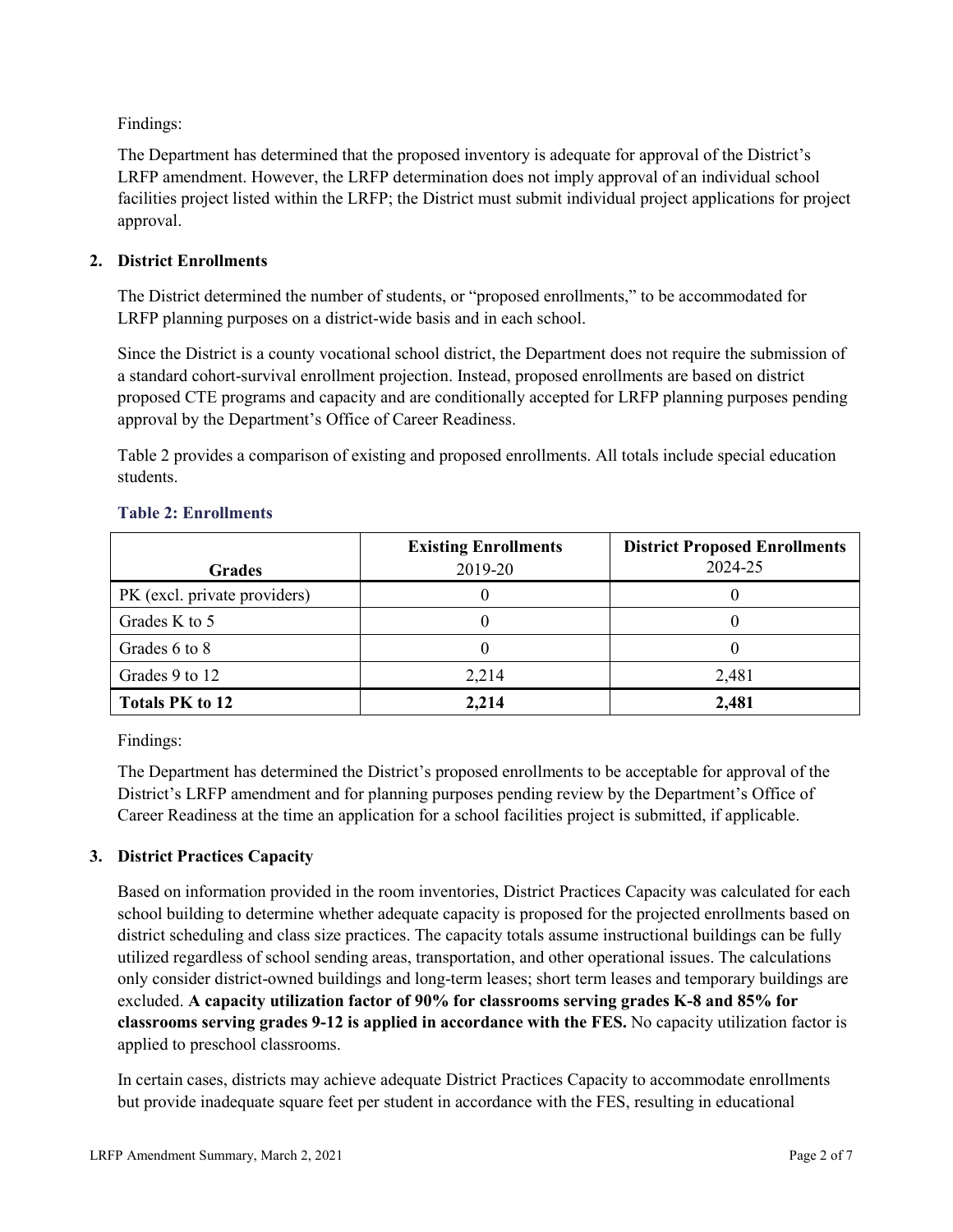adequacy issues and "Unhoused Students." Unhoused students are considered in the "Functional Capacity" calculations used to determine potential State support for school facilities projects and are analyzed in Section 4.

Table 3 provides a summary of proposed enrollments and existing and proposed District-wide capacities. Detailed information can be found in the LRFP website reports titled *FES and District Practices Capacity Report, Existing Rooms Inventory Report, and Proposed Rooms Inventory Report.*

| <b>Grades</b>              | <b>Proposed</b><br><b>Enrollments</b> | <b>Existing</b><br><b>District</b><br><b>Practices</b><br>Capacity | <b>Existing</b><br>Deviation* | <b>Proposed</b><br><b>District</b><br><b>Practices</b><br>Capacity | <b>Proposed</b><br>Deviation* |
|----------------------------|---------------------------------------|--------------------------------------------------------------------|-------------------------------|--------------------------------------------------------------------|-------------------------------|
| Elementary ( $PK$ to 5)    | 0                                     | 0.00                                                               | 0.00                          | 0.00                                                               | 0.00                          |
| Middle $(6 \text{ to } 8)$ | 0                                     | 0.00                                                               | 0.00                          | 0.00                                                               | 0.00                          |
| High $(9 \text{ to } 12)$  | 2,481                                 | 2,437.77                                                           | $-43.23$                      | 2,572.10                                                           | 91.10                         |
| <b>District Totals</b>     | 2,481                                 | 2,437.77                                                           | $-43.23$                      | 2,572.10                                                           | 91.10                         |

**Table 3: District Practices Capacity Analysis**

*\* Positive numbers signify surplus capacity; negative numbers signify inadequate capacity. Negative values for District Practices capacity are acceptable for approval if proposed enrollments do not exceed 100% capacity utilization.*

Considerations:

- Based on the proposed enrollments and existing room inventories, the District is projected to have inadequate capacity for the following grade groups, assuming all school buildings can be fully utilized: 9-12
- Adequate justification has been provided by the District if the proposed capacity for a school significantly deviates from the proposed enrollments. Generally, surplus capacity is acceptable for LRFP approval if additional capacity is not proposed through new construction.

### Findings:

The Department has determined that proposed District capacity, in accordance with the proposed enrollments, is adequate for approval of the District's LRFP amendment. The Department will require a current enrollment projection at the time an application for a school facilities project is submitted, incorporating the District's most recent Fall Enrollment Report, in order to verify that the LRFP's planned capacity meets the District's updated enrollments.

#### **4. New Construction Funding Eligibility**

*Functional Capacity* was calculated and compared to the proposed enrollments to provide a **preliminary estimate** of Unhoused Students and new construction funding eligibility. **A final determination will be made at the time of project application approval.**

*Functional Capacity* is the adjusted gross square footage of a school building *(total gross square feet minus excluded space)* divided by the minimum area allowance per full-time equivalent student for the grade level contained therein. *Unhoused Students* is the number of students projected to be enrolled in the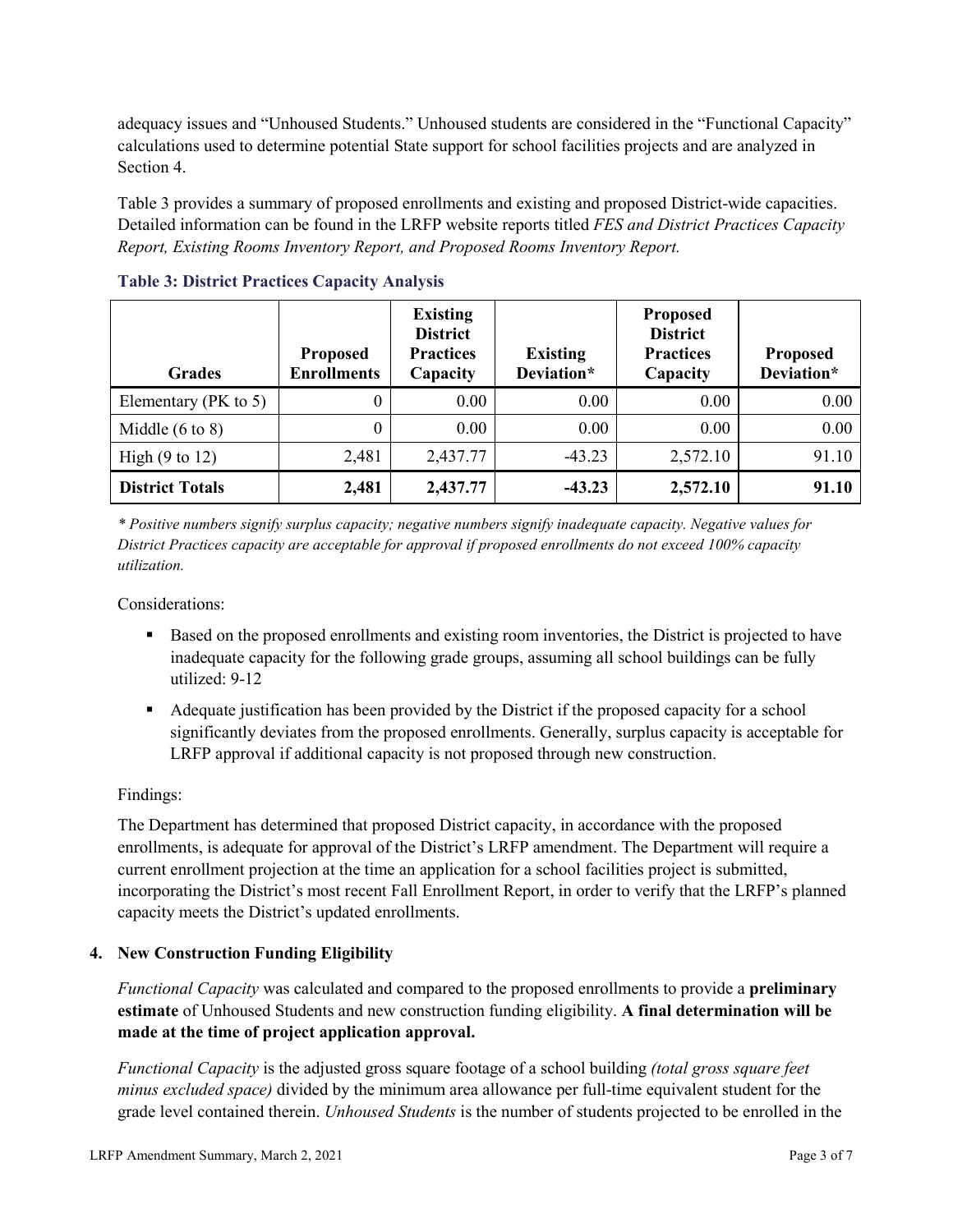District that exceeds the Functional Capacity of the District's schools pursuant to N.J.A.C. 6A:26-2.2(c). *Excluded Square Feet* includes (1) square footage exceeding the FES for any pre-kindergarten, kindergarten, general education, or self-contained special education classroom; (2) grossing factor square footage *(corridors, stairs, mechanical rooms, etc.)* that exceeds the FES allowance, and (3) square feet proposed to be demolished or discontinued from use. Excluded square feet may be revised during the review process for individual school facilities projects.

Table 4 provides a preliminary assessment of the Functional Capacity, Unhoused Students, and Estimated Maximum Approved Area for Unhoused Students for each FES grade group. The calculations exclude temporary facilities and short-term leased buildings. School buildings proposed for whole or partial demolition or reassignment to a non-school use are excluded from the calculations pending project application review. If a building is proposed to be reassigned to a different school, the square footage is applied to the proposed grades after reassignment. Buildings that are not assigned to a school are excluded from the calculations. In addition, only preschool students eligible for state funding (former ECPA students) are included. Detailed information concerning the calculations can be found in the *Functional Capacity and Unhoused Students Report* and the *Excluded Square Footage Report.*

| Category                                     | PK/K to 5 | 6 to 8   | 9 to 12  | <b>Total</b> |
|----------------------------------------------|-----------|----------|----------|--------------|
| Eligible PK /K-12 Proposed Enrollments       | 0         | 0        | 2,481    |              |
| FES Area Allowance (SF/student)              | 125.00    | 134.00   | 151.00   |              |
| <b>Prior to Completion of Proposed Work:</b> |           |          |          |              |
| <b>Existing Gross Square Feet</b>            | $\theta$  | $\theta$ | 673,295  | 673,295      |
| <b>Adjusted Gross Square Feet</b>            | $\theta$  | $\theta$ | 656,947  | 656,947      |
| <b>Adjusted Functional Capacity</b>          | 0.00      | 0.00     | 4,350.64 |              |
| <b>Unhoused Students</b>                     | 0.00      | 0.00     | 0.00     |              |
| Est. Max. Area for Unhoused Students         | 0.00      | 0.00     | 0.00     |              |
| <b>After Completion of Proposed Work:</b>    |           |          |          |              |
| Gross Square Feet                            | $\theta$  | $\theta$ | 713,366  | 713,366      |
| New Gross Square Feet                        | $\theta$  | $\theta$ | 40,071   | 40,071       |
| <b>Adjusted Gross Square Feet</b>            | $\theta$  | $\theta$ | 697,018  | 697,018      |
| <b>Functional Capacity</b>                   | 0.00      | 0.00     | 4,616.01 |              |
| <b>Unhoused Students after Construction</b>  | 0.00      | 0.00     | 0.00     |              |
| Est. Max. Area Remaining                     | 0.00      | 0.00     | 0.00     |              |

#### **Table 4: Estimated Maximum Approved Area for Unhoused Students**

Facilities used for non-instructional or non-educational purposes are ineligible for State support under the Act. However, projects for such facilities shall be reviewed by the Department to determine whether they are consistent with the District's LRFP and whether the facility, if it is to house students (full or part time) conforms to educational adequacy requirements. These projects shall conform to all applicable statutes and regulations.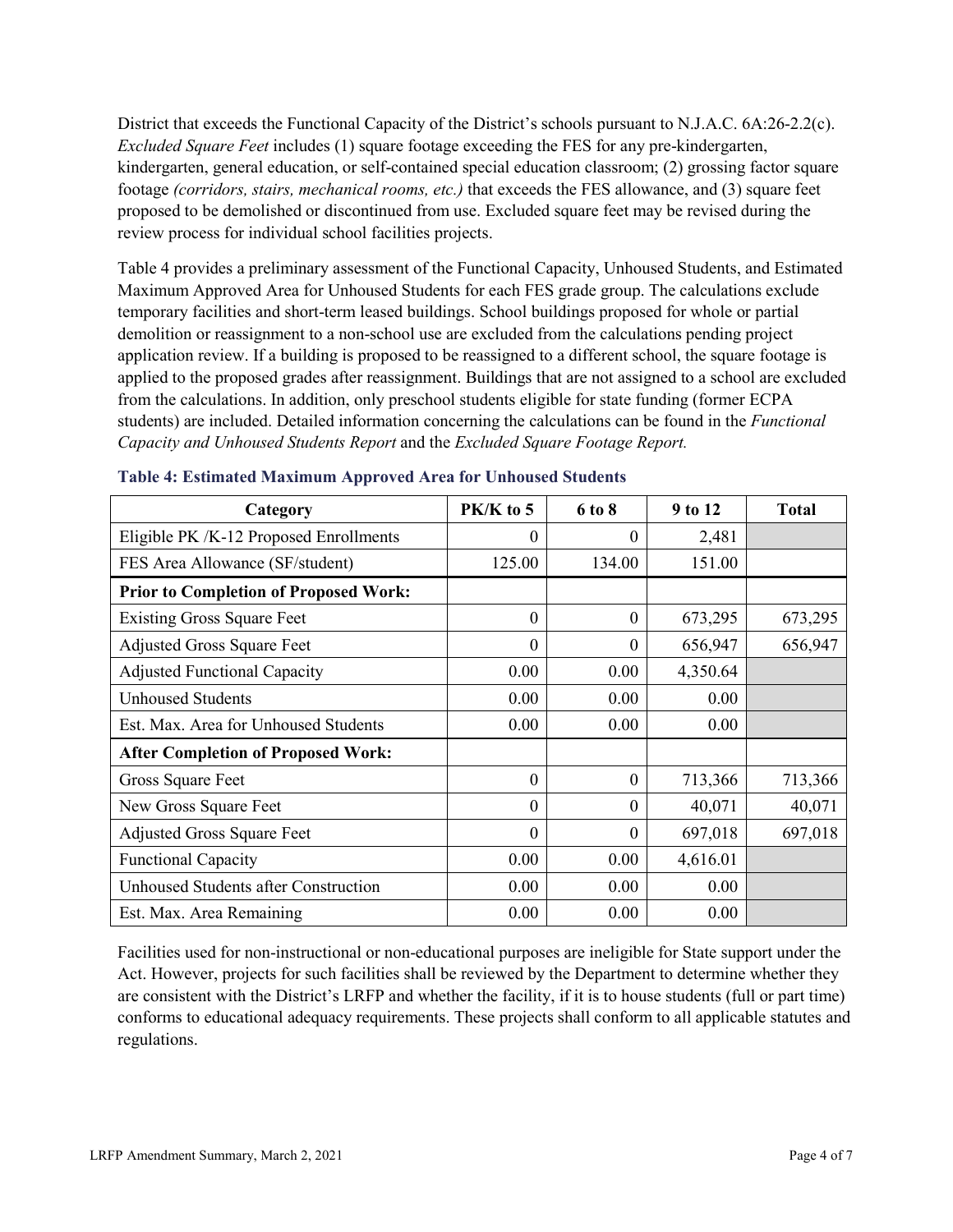Estimated costs represented in the LRFP by the District are for capital planning purposes only. The estimates are not intended to represent preliminary eligible costs or final eligible costs of approved school facilities projects.

Considerations:

- The District does not have approved projects pending completion, as noted in Section 1, that impact the Functional Capacity calculations.
- The Functional Capacity calculations *exclude* square feet proposed for demolition or discontinuation for the following FES grade groups and school buildings pending a feasibility study and project review: n/a.
- Based on the preliminary assessment, the District has Unhoused Students prior to the completion of proposed work for the following FES grade groups: n/a.
- New construction is proposed for the following FES grade groups: 9-12.
- **Proposed new construction exceeds the estimated maximum area allowance for Unhoused** Students prior to the completion of the proposed work for the following grade groups: n/a.
- The District, based on the preliminary LRFP assessment, will not have Unhoused Students after completion of the proposed LRFP work. If the District is projected to have Unhoused Students, adequate justification has been provided to confirm educational adequacy in accordance with Section 6 of this determination.

### Findings:

Functional Capacity and Unhoused Students calculated in the LRFP are preliminary estimates. Preliminary Eligible Costs (PEC) and Final Eligible Costs (FEC) will be included in the review process for specific school facilities projects. A feasibility study undertaken by the District is required if building demolition or replacement is proposed per N.J.A.C. 6A:26-2.3(b)(10).

### **5. Proposed Work**

The District assessed program space, capacity, and physical plant deficiencies to determine corrective actions. Capital maintenance, or *"system actions,"* address physical plant deficiencies due to operational, building code, and /or life cycle issues. Inventory changes, or *"inventory actions,*" add, alter, or eliminate sites, site amenities, buildings, and/or rooms.

The Act (N.J.S.A. 18A:7G-7b) provides that all school facilities shall be deemed suitable for rehabilitation unless a pre-construction evaluation undertaken by the District demonstrates to the satisfaction of the Commissioner that the structure might pose a risk to the safety of the occupants even after rehabilitation or that rehabilitation is not cost-effective. Pursuant to N.J.A.C. 6A:26-2.3(b)(10), the Commissioner may identify school facilities for which new construction is proposed in lieu of rehabilitation for which it appears from the information presented that new construction is justified, provided, however, that for such school facilities so identified, the District must submit a feasibility study as part of the application for the specific school facilities project. The cost of each proposed building replacement is compared to the cost of additions or rehabilitation required to eliminate health and safety deficiencies and to achieve the District's programmatic model.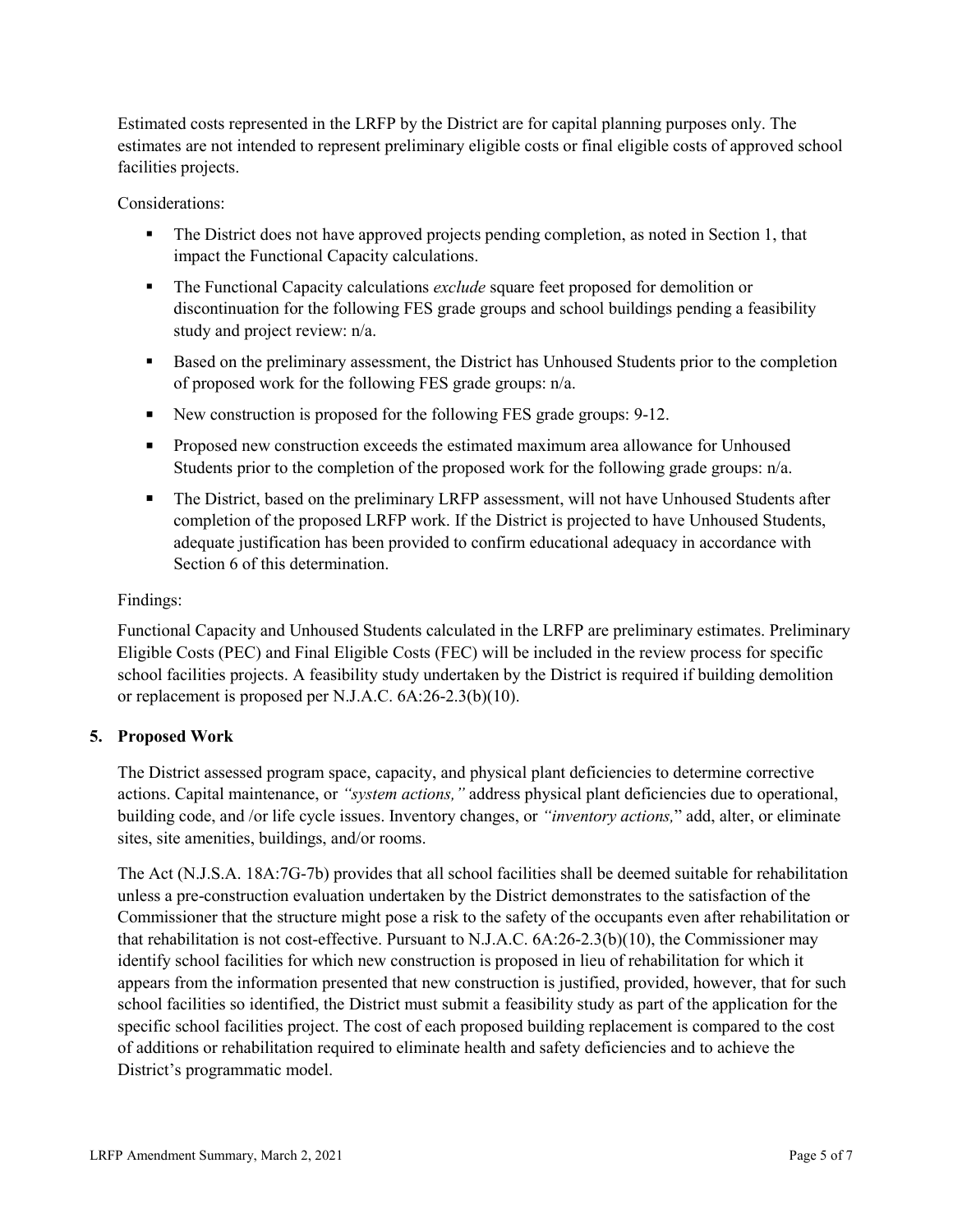Table 5 lists the scope of work proposed for each school based on the building(s) serving their student population. Proposed inventory changes are described in the LRFP website reports titled *"School Asset Inventory Report and "Proposed Room Inventory Report."* Information concerning proposed systems work, or capital maintenance can be found in a supporting document submitted by the District.

With the completion of the proposed work, the following schools are proposed to be eliminated: n/a; the following schools are proposed to be added: n/a.

| <b>Proposed Scope of Work</b>                                                                  | <b>Applicable Schools</b>                                                                                                                                                                                                                 |
|------------------------------------------------------------------------------------------------|-------------------------------------------------------------------------------------------------------------------------------------------------------------------------------------------------------------------------------------------|
| <b>Renovation only</b> (no new construction)                                                   |                                                                                                                                                                                                                                           |
| System actions only (no inventory actions)                                                     | Allied Health and Biomedical Science<br>Academy (070), Math, Science, and<br>Engineering Technology Academy (010),<br>Middlesex County Vocational School - Perth<br>Amboy (060), Middlesex County Vocational<br>School - Piscataway (065) |
| Existing inventory actions only (no systems actions)                                           | n/a                                                                                                                                                                                                                                       |
| Systems and inventory changes                                                                  | n/a                                                                                                                                                                                                                                       |
| <b>New construction</b>                                                                        |                                                                                                                                                                                                                                           |
| Building addition only (no systems actions)                                                    | n/a                                                                                                                                                                                                                                       |
| Renovation and building addition (system, existing<br>inventory, and new construction actions) | Middlesex County Vocational School (040)                                                                                                                                                                                                  |
| New building on existing site                                                                  | Middlesex County Vocational School (040) -<br>New Center for Sustainability and Innoation                                                                                                                                                 |
| New building on new or expanded site                                                           | n/a                                                                                                                                                                                                                                       |
| Site and building disposal (in addition to above scopes)                                       |                                                                                                                                                                                                                                           |
| Partial building demolition                                                                    | n/a                                                                                                                                                                                                                                       |
| Whole building demolition                                                                      | n/a                                                                                                                                                                                                                                       |
| Site and building disposal or discontinuation of use                                           | n/a                                                                                                                                                                                                                                       |

| <b>Table 5: School Building Scope of Work</b> |  |  |  |  |  |  |
|-----------------------------------------------|--|--|--|--|--|--|
|-----------------------------------------------|--|--|--|--|--|--|

Findings:

The Department has determined that the proposed work is adequate for approval of the District's LRFP amendment. However, Department approval of proposed work in the LRFP does not imply the District may proceed with a school facilities project. The District must submit individual project applications with cost estimates for Department project approval. Both school facilities project approval and other capital project review require consistency with the District's approved LRFP.

### **6. Proposed Room Inventories and the Facilities Efficiency Standards**

The District's proposed school buildings were evaluated to assess general educational adequacy in terms of compliance with the FES area allowance pursuant to N.J.A.C. 6A:26-2.2 and 2.3.